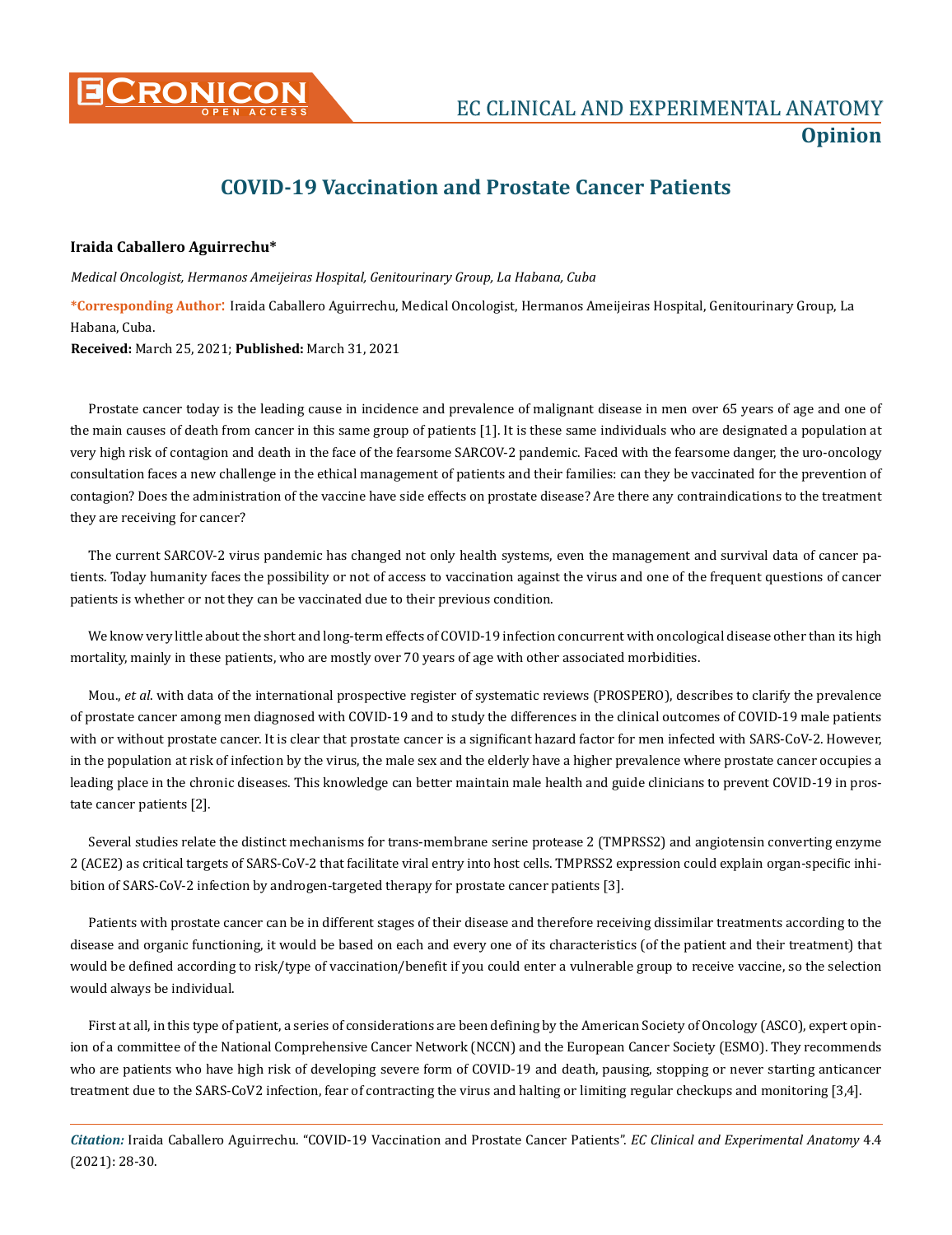By other hand, different types of COVID-19 vaccines are development with mechanisms of antigen presentation, and generation of protective immunity: Inactivated virus (SinoVac (CoronaVac + aluminum) SinoPharm (Inactivated whole virus SARSCoV-2 + aluminum)), Protein subunits (Novavax (NVX-CoV2373) Vector Institute (EpiVacCorona)), Replication incompetent adenoviral vector (AstraZeneca (ChAdOx1 nCoV-19; AZD1222) Johnson and Johnson (Ad26.COV2.S) CanSino Biologics (Ad5-nCoV) Gamaleya (Sputnik V)), DNA (Inovio (INO-4800)), mRNA (Modern (mRNA-1273) Pfzer-BioNTech (BNT162b2)), Conjugates (Finlay-Soverana 02). All of them with advantages and disadvantages [5].

Patients with prostate cancer generally have only castrations treatment or radical prostatectomy. Those patients can receive immunizations as the healthy population in the same risk group as long as their general conditions allow it and would benefit from immunological protection.

There are patients with prostate cancer who receive treatment with ionizing radiation, unlike other oncological pathologies in prostate cancer, unique fields formed on the pelvis and/or metastatic site (generally bone or soft tissue) are irradiated, which does not deteriorate the bone marrow/immune function and does not contraindicate vaccination. Related to radiant treatment or radio metabolic agents, it is important to define the elapsed time of ionizing radiation, the source used, the fields and doses. It must be correlated with the stage of the disease, the presence of symptoms such as emergency pain or compression, and the general and immunological deterioration of the patient to define benefit/risk of vaccination.

There is a third group of patients with active metastatic disease and multiple combined therapies that incorporate chemotherapy or cytotoxic therapy that should be object of an individual evaluation according to risk/benefit to receive the vaccination. Cytotoxic chemotherapies interfere with DNA replication, synthesis and cell cycle progression. Lymphocytes proliferate rapidly as part of activation and so are suppressed by these therapies [4,5].

Malignant disease of the prostate has a different management than other solid tumors of the elderly where they do not frequently use Checkpoint inhibitors that incur a risk of immune-related adverse events (IRAEs). Today many cancer patients are included in clinical trials with different drugs combinations in development, this excludes them from their participation in the trials of current vaccines against COVID-19 in development worldwide, so the data on safety and the efficacy of these vaccines in cancer patients is very poor [6,7].

#### **Conclusion**

Men with prostate cancer belong to the group of patients with the highest risk of serious disease and death from COVID-19, the prevention of contagion would be essential in this group of patients, so the decision to vaccinate them must be evaluated individually considering the risk-benefit according to international guidelines and recommendations for each group of patients and their immunological condition, treatment and the contraindications of each particular vaccine.

## **Declaration of Interest**

The author declare no conflict of interest that could be perceived as prejudicing the impartiality of the information's review.

#### **Bibliography**

- 1. [World Health Organization \(WHO\). Global Health Estimates 2020: Deaths by Cause, Age, Sex, by Country and by Region, 2000‐2019.](file:///F:/Not%20Uploaded/ECCEA/ECCEA-21-OP-112/who.int/data/gho/data/themes/mortality‐and‐global‐health‐estimates/ghe‐leading‐causes‐of‐death) [WHO \(2020\).](file:///F:/Not%20Uploaded/ECCEA/ECCEA-21-OP-112/who.int/data/gho/data/themes/mortality‐and‐global‐health‐estimates/ghe‐leading‐causes‐of‐death)
- 2. Mou R., *et al*[. "Prostate cancer: a risk factor for COVID-19 in males?: A protocol for systematic review and meta analysis".](https://journals.lww.com/md-journal/Fulltext/2020/10230/Prostate_cancer__a_risk_factor_for_COVID_19_in.22.aspx) *Medicine* [99.43 \(2020\): e22591.](https://journals.lww.com/md-journal/Fulltext/2020/10230/Prostate_cancer__a_risk_factor_for_COVID_19_in.22.aspx)

*Citation:* Iraida Caballero Aguirrechu. "COVID-19 Vaccination and Prostate Cancer Patients". *EC Clinical and Experimental Anatomy* 4.4 (2021): 28-30.

29